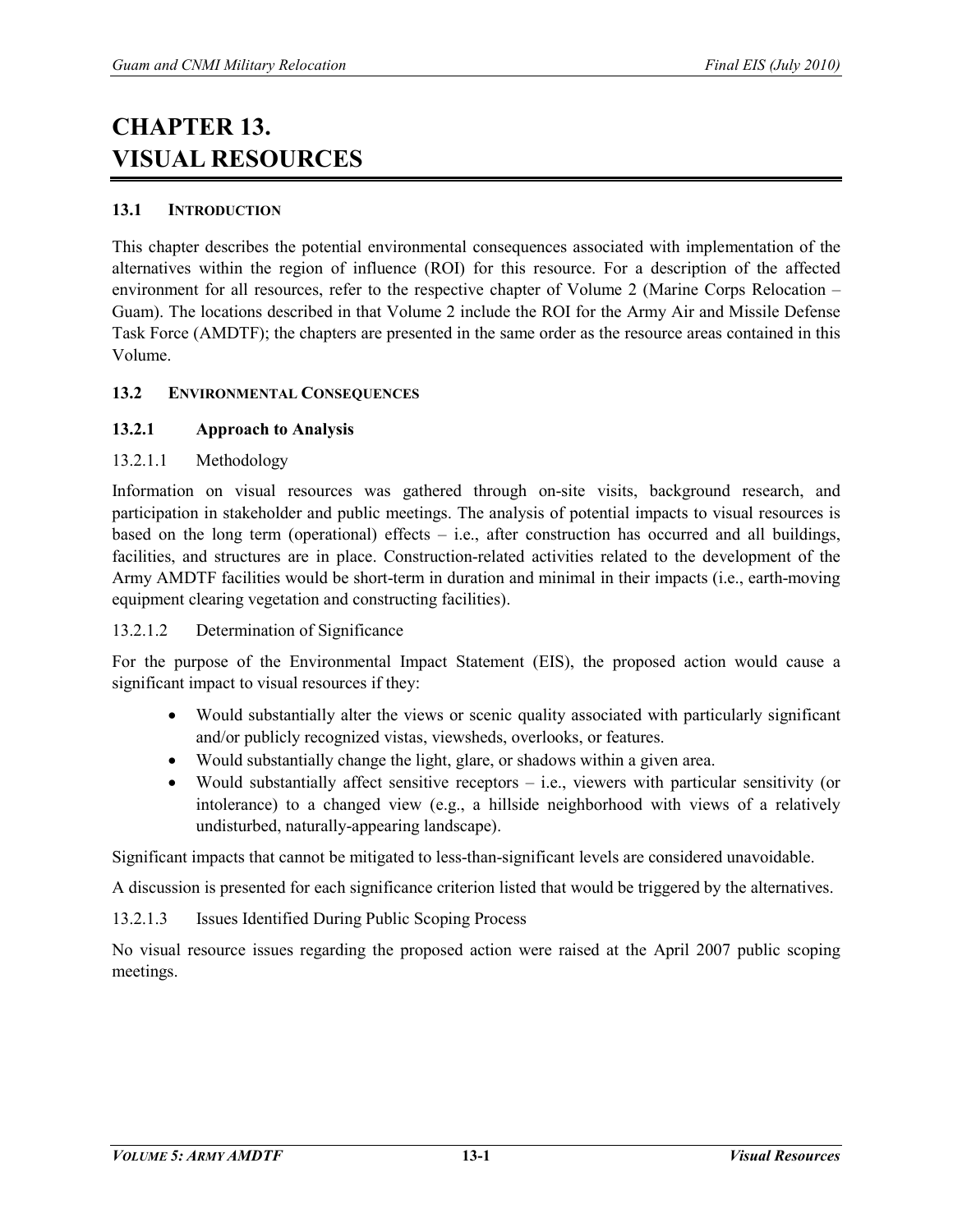# **13.2.2 Headquarters/Housing Alternatives**

This description of environmental consequences addresses all components of the proposed actions for the Army AMDTF. This includes the headquarters/housing component and the munitions storage component, each of which has three alternatives. A full analysis of each alternative is presented beneath the individual headings of this chapter. The weapons emplacement component has four alternatives. Detailed information on the weapons emplacements is contained in a Classified Appendix (Appendix L). A summary of impacts specific to each set of alternatives (including an unclassified summary of weapons emplacement impacts) is presented at the end of this chapter.

# 13.2.2.1 Headquarters/Housing Alternative 1 (Preferred Alternative)

Under Alternative 1, the Army administration/headquarters (HQ) and maintenance facility would be colocated with the Marine Corps in the Naval Computer and Telecommunications Station (NCTS) Finegayan. Bachelor quarters would also be located within NCTS Finegayan. Family housing facilities would be co-located with the Marine Corps housing areas in South Finegayan. Recreational and quality of life (QOL) facilities would be co-located within and adjacent to the housing areas.

North

# *NCTS Finegayan*

*Construction.* Construction-related activities related to the development of the Army AMDTF facilities would be short-term in duration and minimal in their impacts (i.e., earth-moving equipment clearing vegetation and constructing facilities); therefore, less than significant.

*Operation.* Development of the Army AMDTF HQ and bachelor quarters (unaccompanied housing) in NCTS Finegayan would result in substantial alteration of the existing landscape. Public views from Highway 3 into the densely forested areas proposed for development would take on a more urban/suburban character where naturally-appearing, densely-forested landscape would be replaced with a mix of housing (two-story) and barracks (four-story). The Army AMDTF facilities would be compatible with proposed surrounding Marine Corps land uses. Refer to Volume 2, Chapter 13, Section 13.2 Environmental Consequences for an illustration of how this area would look when the proposed buildings are finished.

None of the public views into the NCTS Finegayan area are of any particular significance (e.g., a recognized vista or overlook); however, because the proposed development would result in such a substantial and dramatic change to the existing landscape along a major and well-traveled public roadway, it is anticipated to have a significant impact on visual resources. These impacts could be reduced to a level less than significant with proposed mitigation.

Haputo Point Overlook could be negatively impacted. Negative impacts to this overlook could be lessened to a level of less than significant with proposed mitigation.

#### *South Finegayan*

*Construction.* Construction-related activities related to the development of the Army AMDTF facilities would be short-term in duration and minimal in their impacts (i.e., earth-moving equipment clearing vegetation and constructing facilities); therefore, less than significant.

*Operation.* Under Alternative 1, the family housing facilities would be co-located with the Marine Corps housing in South Finegayan. Recreational and QOL facilities would be co-located within and adjacent to the housing areas. South Finegayan would be completely transformed into a densely developed area with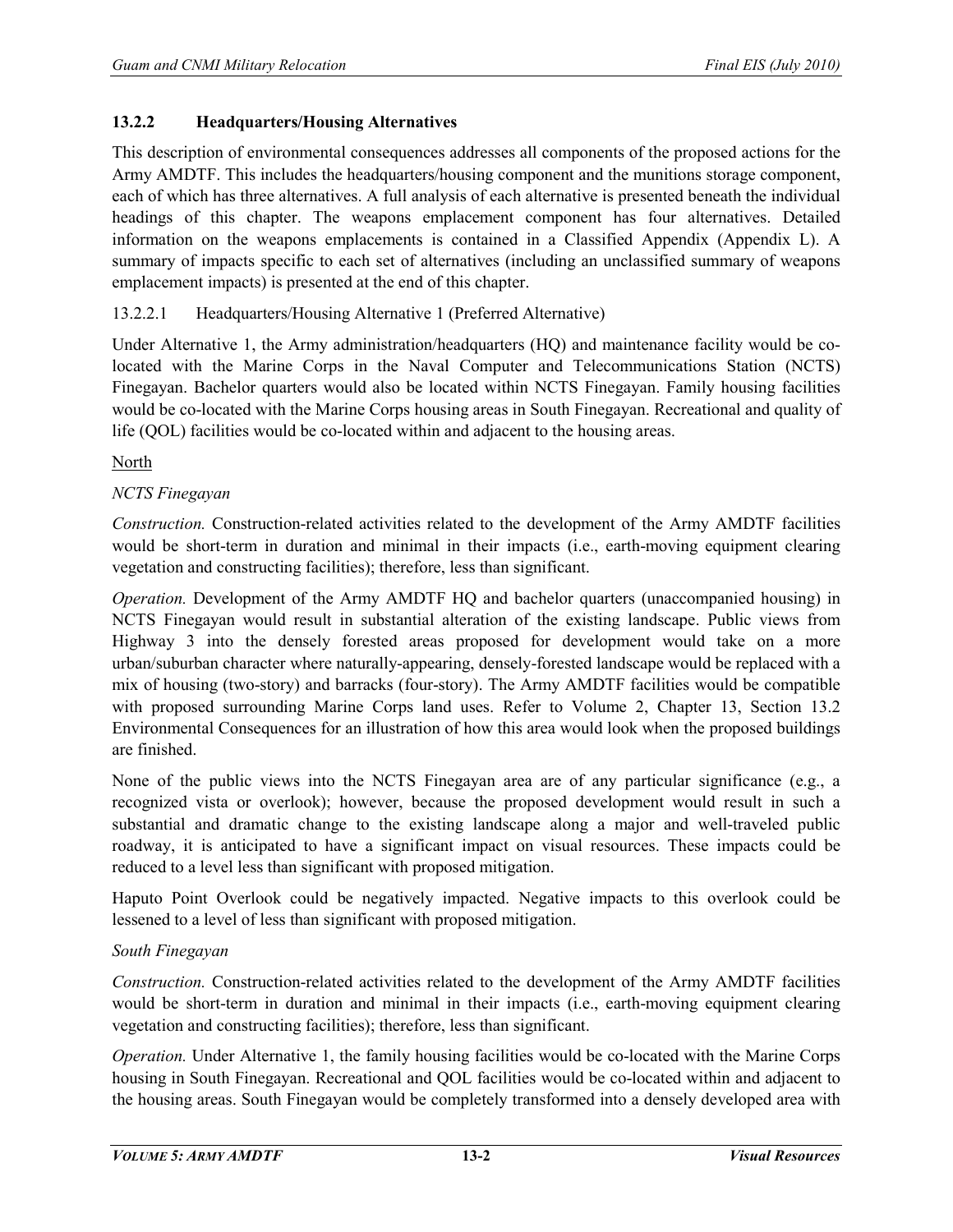numerous buildings, roads, parking lots, sidewalks, and landscaping. While this would represent a major change over the existing visual conditions and interior views at South Finegayan, it would be expected to be less than significant. Most of the property is already under Department of Defense ownership and few, if any, sensitive views or receptors currently exist there. Refer to Volume 2, Chapter 13, Section 13.2, an illustration of how this area would look when the proposed buildings are finished.

# Central

# *Navy Barrigada*

The proposed activities would be confined to NCTS and South Finegayan and would not impact visual resources at Navy Barrigada.

#### *Air Force Barrigada*

The proposed activities would be confined to NCTS and South Finegayan and would not impact visual resources at Air Force Barrigada.

#### Alternative 1 Proposed Mitigation Measures

- Establish and implement design guidelines for all buildings that are comparable to the Guam archetype (e.g., Spanish – stucco over concrete with stamped tile concrete roofs, muted and earthen color palette).
- Develop and implement a landscape plan focused on retention of mature specimen trees during construction (where possible) and the establishment of a full suite of vegetation representing Guam's native flora.
- Create a buffer area and screen development on NCTS between the Haputo Point Overlook and adjacent proposed development.

#### 13.2.2.2 Headquarters/Housing Alternative 2

Under Alternative 2, the Army AMDTF Headquarters/Housing would be located within Navy Barrigada and would not be co-located with Marine Corps facilities.

#### North

#### *NCTS Finegayan*

The proposed activities would be confined to Navy Barrigada and would not impact visual resources at NCTS Finegayan.

#### *South Finegayan*

The proposed activities would be confined to Navy Barrigada and would not impact visual resources at South Finegayan.

#### Central

#### *Navy Barrigada*

*Construction.* Construction-related activities related to the development of the Army AMDTF facilities would be short-term in duration and minimal in their impacts (i.e., earth-moving equipment clearing vegetation and constructing facilities); therefore, less than significant.

*Operation.* Under Alternative 2, the AMDTF administrative/HQ and maintenance facilities, bachelor quarters, accompanied housing, and QOL/recreational facilities would all be located in the central portion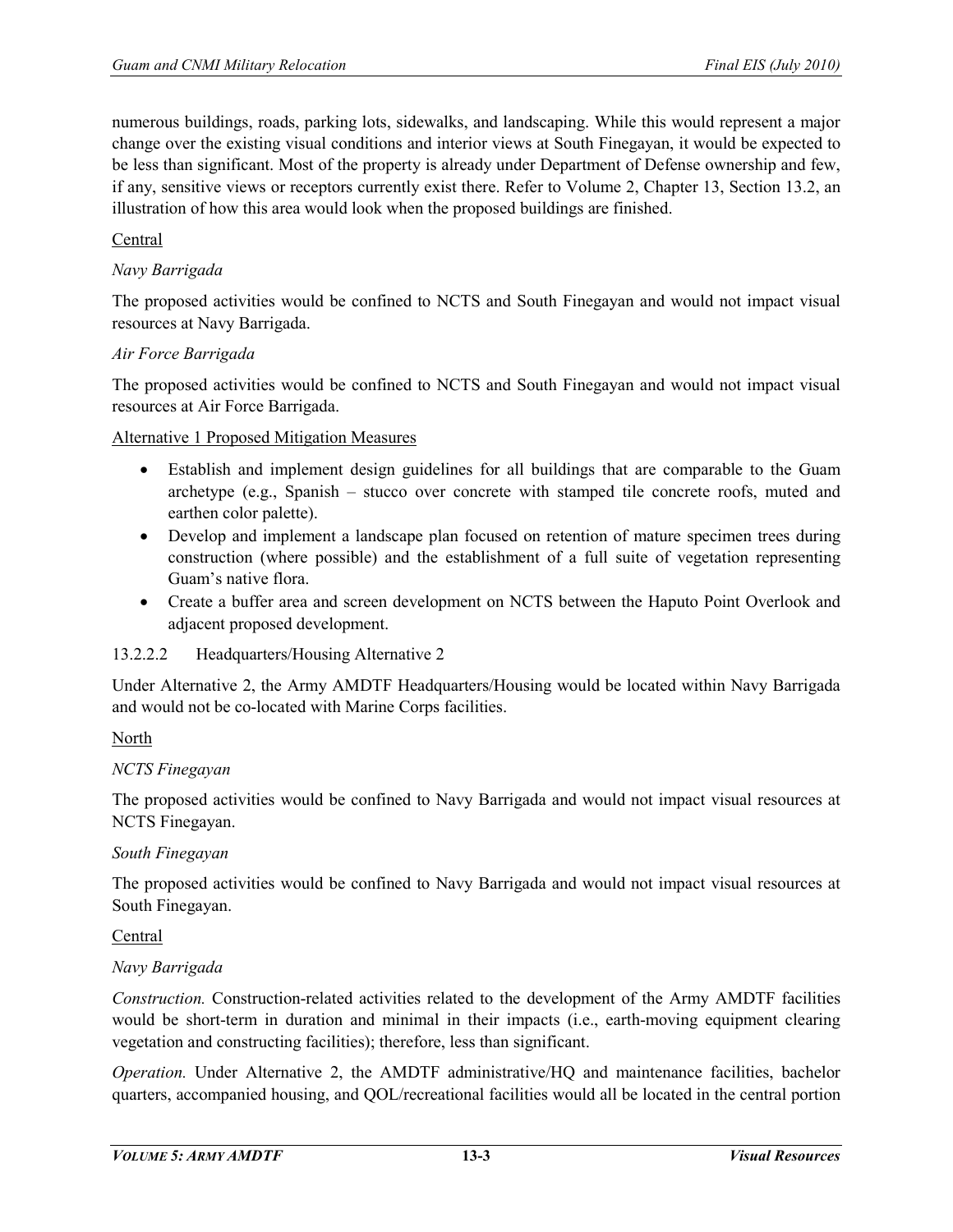of Navy Barrigada. While much of Navy Barrigada is composed of mowed grass and low shrubs with antennae and associated facilities and structures, large areas of this central portion remain heavily vegetated and exhibit a natural state.

Development of AMDTF at Navy Barrigada would replace this naturally-appearing landscape with suburban growth. Potentially sensitive receptors include residents of Barrigada Heights and viewers from Mount Barrigada, both located directly to the north of the proposed AMDTF area. However, proposed AMDTF buildings and structures are not expected to be more than two-stories high and the Army AMDTF development would be comparable to other existing land uses in the nearby vicinity. Nevertheless, this development, a stand-alone Army cantonment, would substantially modify the existing landscape and cause a significant impact to visual resources. These impacts could be expected to be reduced to a level less than significant with proposed mitigation measures in place.

# *Air Force Barrigada*

The proposed activities would be confined to Navy Barrigada and would not impact visual resources at Air Force Barrigada. Therefore, there would be no impact to visual resources at Air Force Barrigada.

Alternative 2 Proposed Mitigation Measures

- Establish and implement design guidelines for all buildings that are comparable to the Guam archetype (e.g., Spanish – stucco over concrete with stamped tile concrete roofs, muted and earthen color palette).
- Develop and implement a landscape plan focused on retention of mature specimen trees during construction (where possible) and the establishment of a full suite of vegetation representing Guam's native flora.

#### 13.2.2.3 Headquarters/Housing Alternative 3

Under Alternative 3, the Arny AMDTF Headquarters/Housing would be co-located with the Marine Corps in NCTS Finegayan, Navy Barrigada, and Air Force Barrigada.

#### North

#### *NCTS Finegayan*

As previously noted, none of the public views into the NCTS Finegayan area are of any particular significance (e.g., a recognized vista or overlook); however, because the proposed development would substantially and dramatically change the existing landscape along a major and well-traveled public roadway, it is anticipated to have a significant impact to visual resources. These impacts could be reduced to a level less than significant with the same mitigation measures in place as proposed for Alternative 1.

#### *South Finegayan*

The proposed actions would be confined to NCTS Finegayan, Navy Barrigada, and Air Force Barrigada; therefore, they would not impact visual resources at South Finegayan.

#### Central

#### *Navy Barrigada*

Under Alternative 3, approximately half of the Navy Barrigada properties would be developed for housing and related supporting facilities. While much of the area is composed of mowed grass and low shrubs with antennae and associated facilities and structures, a large portion is currently heavily vegetated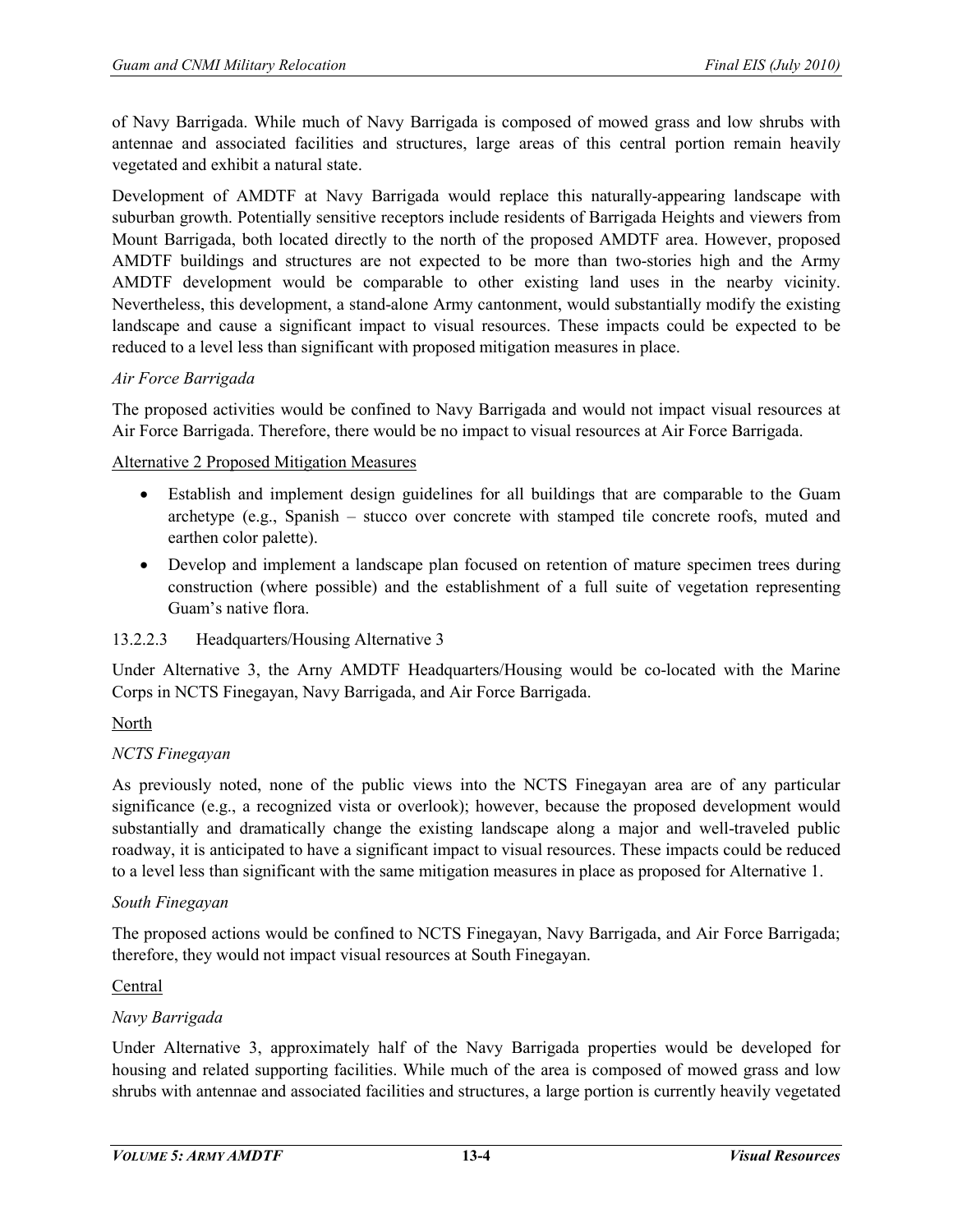and reflects a more natural state. Development at Navy Barrigada would occur in both the previously disturbed and the densely vegetated areas; thus replacing much of the low and shrub-type landscape, and the naturally-appearing landscape with suburban growth.

Potentially sensitive receptors include people traveling along Highways 15 and 16, residents of Barrigada Heights in the north adjacent to Navy Barrigada, and viewers from Mount Barrigada. Proposed buildings and structures are not expected to be more than two-stories high and the developed area would be comparable to other land uses in the nearby vicinity (residential neighborhoods). Nevertheless, the Army AMDTF development would substantially modify the existing landscape and cause a significant impact to visual resources. These impacts could be expected to be reduced to a level less than significant with proposed mitigation measures in place.

# *Air Force Barrigada*

Under Alternative 3, approximately half of the Air Force Barrigada properties would be developed for housing and related supporting facilities. While much of the area is composed of mowed grass and low shrubs with antennae and associated facilities and structures, a large portion is currently heavily vegetated and reflects a more natural state. Development at Air Force Barrigada would occur in both the previously disturbed and the densely vegetated areas; thus replacing much of the low and shrub-type landscape, and the naturally-appearing landscape with suburban growth.

Potentially sensitive receptors include people traveling along Highways 15 and 16, residents of Barrigada neighborhoods to the east and south of Air Force Barrigada, and viewers from Mount Barrigada. Proposed buildings and structures are not expected to be more than two stories high and the area would comparable to other land uses in the nearby vicinity (residential neighborhoods). Nevertheless, this development would substantially modify the existing landscape and cause a significant impact to visual resources. These impacts could be expected to be reduced to a level less than significant with proposed mitigation measures in place.

#### Alternative 3 Proposed Mitigation Measures

- Establish and implement design guidelines for all buildings that are comparable to the Guam archetype (e.g., Spanish – stucco over concrete with stamped tile concrete roofs, muted and earthen color palette).
- Develop and implement a landscape plan focused on retention of mature specimen trees during construction (where possible) and the establishment of a full suite of vegetation representing Guam's native flora.

# **13.2.3 Munitions Storage Alternatives**

# 13.2.3.1 Munitions Storage Alternative 1 (Preferred Alternative)

Proposed construction for munitions storage in earth-covered magazines (ECMs) and/or modular storage magazines (MSMs) would be at the Andersen Air Force Base Munitions Storage Area (MSA) 1. The proposed ECMs and/or MSMs would be located away from any inhabited facility in accordance with required explosive safety distances.

#### Construction

Construction-related activities related to the development of the Army AMDTF facilities would be shortterm in duration and minimal in their impacts (i.e., earth-moving equipment clearing vegetation and constructing facilities); therefore, less than significant.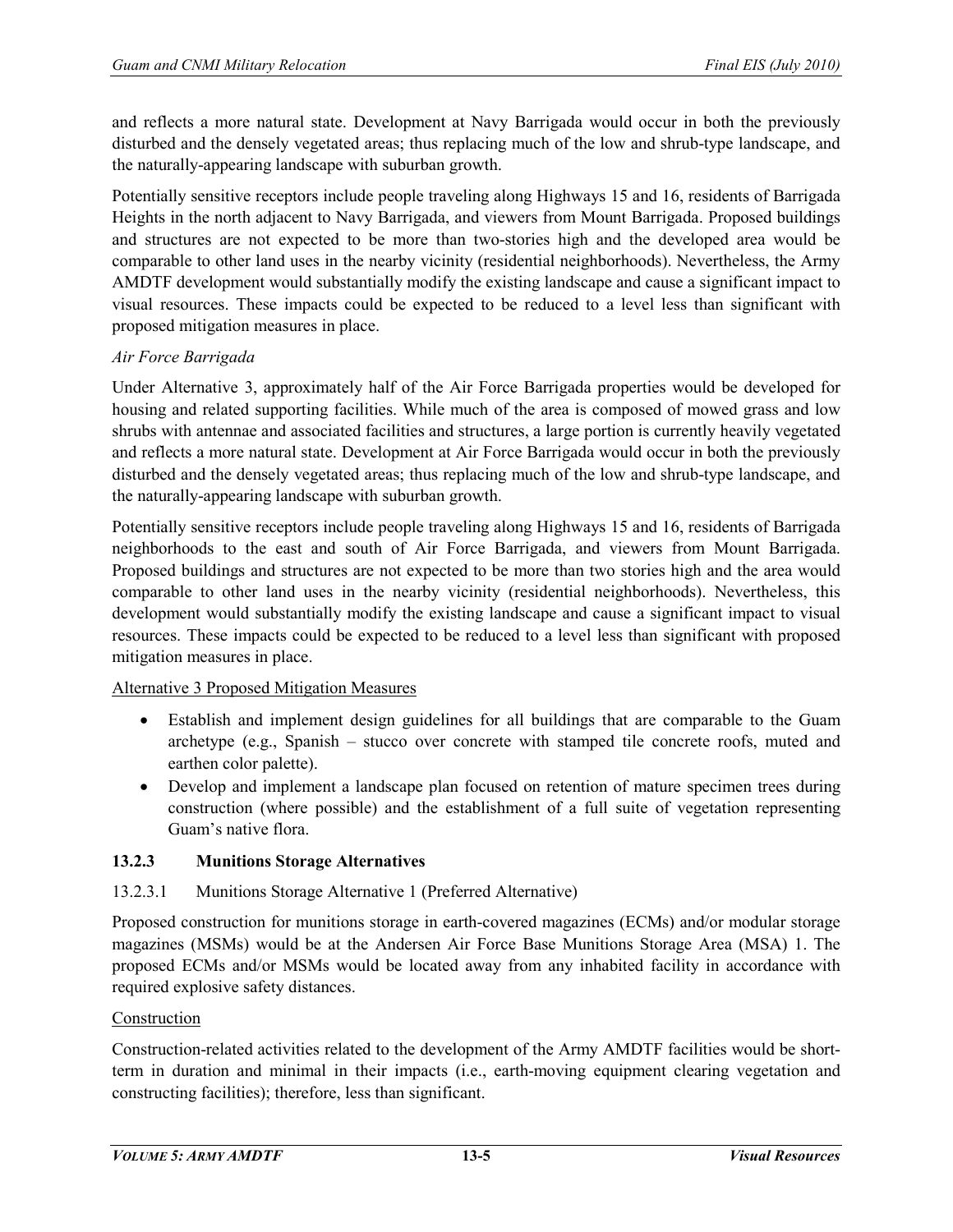#### Operation

The eight new ECMs and/or MSMs proposed within MSA 1 would add similar features to a landscape dominated by numerous other ECMs. Thus, proposed ECMs and/or MSMs would be in keeping with the current features of the area. Furthermore, this area is away from any public views or sensitive receptors. No impacts would be anticipated to visual resources as a result of the additional ECMs and/or MSMs.

# 13.2.3.2 Munitions Storage Alternative 2

Existing conditions do not vary between the three munitions storage alternatives at MSA 1. Therefore, impacts for Munitions Storage Alternative 2 are identical those described for Munitions Storage Alternative 1.

#### 13.2.3.3 Munitions Storage Alternative 3

Existing conditions do not vary between the three munitions storage alternatives at MSA 1. Therefore, impacts for Munitions Storage Alternative 3 are identical those described for Munitions Storage Alternative 1.

#### **13.2.4 Weapons Emplacement Alternatives**

Detailed information on the weapons emplacements is contained in a Classified Appendix (Appendix L). An unclassified summary of impacts specific to each set of alternatives is presented at the end of this chapter.

#### **13.2.5 No-Action Alternative**

Under the no-action alternative, no construction or operations associated with the Marine Corps relocation would occur. Existing operations at the proposed project areas would continue; therefore, the no-action alternative would have no significant impacts to visual resources.

#### **13.2.6 Summary of Impacts**

Tables 13.2-1, 13.2-2 and 13.2-3 summarize the potential impacts of each major component – headquarters/housing, munitions storage, and weapons emplacement, respectively. A text summary is provided below.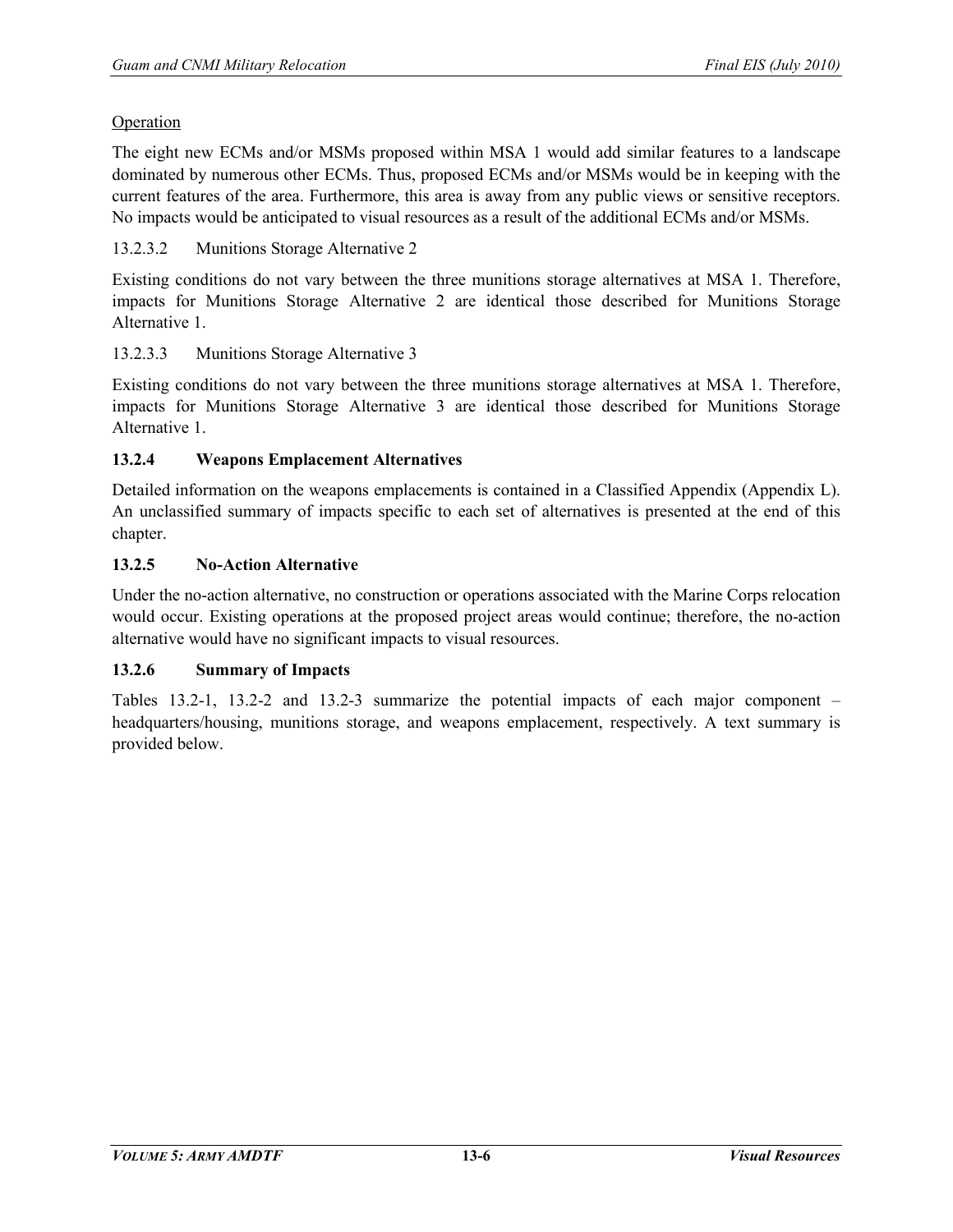| Alternative 1                                                                                                                                                                                                                                                                                                                                                                                                                            | Alternative 2                                                                                                                                                                                                                                                                                                                                                                                         | Alternative 3                                                                                                                                                                                                                                                                                                                                                                                                                                                                                                                                                                                                                                                                                         |  |  |
|------------------------------------------------------------------------------------------------------------------------------------------------------------------------------------------------------------------------------------------------------------------------------------------------------------------------------------------------------------------------------------------------------------------------------------------|-------------------------------------------------------------------------------------------------------------------------------------------------------------------------------------------------------------------------------------------------------------------------------------------------------------------------------------------------------------------------------------------------------|-------------------------------------------------------------------------------------------------------------------------------------------------------------------------------------------------------------------------------------------------------------------------------------------------------------------------------------------------------------------------------------------------------------------------------------------------------------------------------------------------------------------------------------------------------------------------------------------------------------------------------------------------------------------------------------------------------|--|--|
| Construction                                                                                                                                                                                                                                                                                                                                                                                                                             |                                                                                                                                                                                                                                                                                                                                                                                                       |                                                                                                                                                                                                                                                                                                                                                                                                                                                                                                                                                                                                                                                                                                       |  |  |
| LSI<br>Construction-related activities<br>$\bullet$<br>would be short-term in<br>duration and minimal in their<br>impacts                                                                                                                                                                                                                                                                                                                | <b>LSI</b><br>The impacts would be the same<br>$\bullet$<br>as Alternative 1                                                                                                                                                                                                                                                                                                                          | <b>LSI</b><br>The impacts would be the same<br>$\bullet$<br>as Alternative 1                                                                                                                                                                                                                                                                                                                                                                                                                                                                                                                                                                                                                          |  |  |
| Operation                                                                                                                                                                                                                                                                                                                                                                                                                                |                                                                                                                                                                                                                                                                                                                                                                                                       |                                                                                                                                                                                                                                                                                                                                                                                                                                                                                                                                                                                                                                                                                                       |  |  |
| $SI-M$<br>Few, if any, sensitive views or<br>receptors currently exist in<br>NCTS Finegayan and South<br>Finegayan. However, since the<br>proposed development would<br>result in such a substantial and<br>dramatic change to the existing<br>landscape, impacts would be<br>less than significant with<br>proposed mitigation<br>NI<br>There would be no impact to<br>$\bullet$<br>visual resources at Navy and<br>Air Force Barrigada | SI-M<br>Development at Navy<br>$\bullet$<br>Barrigada would replace<br>naturally-appearing landscape<br>with suburban growth in areas<br>with potentially sensitive<br>receptors, impacts would be<br>less than significant with<br>proposed mitigation<br><b>NI</b><br>There would be no impact to<br>$\bullet$<br>visual resources at NCTS<br>Finegayan, South Finegayan,<br>or Air Force Barrigada | SI-M<br>Few, if any, sensitive views or<br>$\bullet$<br>receptors currently exist in<br>NCTS Finegayan. However,<br>since the proposed development<br>would result in such a<br>substantial and dramatic change<br>to the existing landscape,<br>impacts would be less than<br>significant with proposed<br>mitigation<br>SI-M<br>Development at Navy Barrigada<br>$\bullet$<br>and Air Force Barrigada would<br>replace naturally-appearing<br>landscape with suburban growth<br>in areas with potentially<br>sensitive receptors, impacts<br>would be less than significant<br>with proposed mitigation<br>NI<br>There would be no impact to<br>$\bullet$<br>visual resources at South<br>Finegayan |  |  |

**Table 13.2-1. Summary of Headquarters/Housing Impacts – Alternatives 1, 2, and 3** 

*Legend:* LSI = Less than significant impact; SI-M = Significant impact mitigable to less than significant; NI = No impact

| Alternative 1                                                                                                                                                                                                                                                                                                                                                                                                                                                                                  | <i>Alternative 2</i>                                                              | Alternative 3                                                  |  |  |  |
|------------------------------------------------------------------------------------------------------------------------------------------------------------------------------------------------------------------------------------------------------------------------------------------------------------------------------------------------------------------------------------------------------------------------------------------------------------------------------------------------|-----------------------------------------------------------------------------------|----------------------------------------------------------------|--|--|--|
| Construction                                                                                                                                                                                                                                                                                                                                                                                                                                                                                   |                                                                                   |                                                                |  |  |  |
| <b>LSI</b>                                                                                                                                                                                                                                                                                                                                                                                                                                                                                     | <b>LSI</b>                                                                        | <b>LSI</b>                                                     |  |  |  |
| Construction-related activities<br>would be short-term in<br>duration and minimal in their<br>impacts                                                                                                                                                                                                                                                                                                                                                                                          | The impacts would be the same<br>$\bullet$<br>as Alternative 1                    | The impacts would be the same<br>$\bullet$<br>as Alternative 1 |  |  |  |
| Operation                                                                                                                                                                                                                                                                                                                                                                                                                                                                                      |                                                                                   |                                                                |  |  |  |
| NI                                                                                                                                                                                                                                                                                                                                                                                                                                                                                             | NI                                                                                | NI                                                             |  |  |  |
| Proposed ECMs and/or MSMs<br>would be in keeping with the<br>current features of the area.<br>Furthermore, this area is away<br>from any public views or<br>sensitive receptors<br>$\mathbf{r}$ , $\mathbf{r}$ , $\mathbf{r}$ , $\mathbf{r}$ , $\mathbf{r}$ , $\mathbf{r}$ , $\mathbf{r}$ , $\mathbf{r}$ , $\mathbf{r}$ , $\mathbf{r}$ , $\mathbf{r}$ , $\mathbf{r}$ , $\mathbf{r}$ , $\mathbf{r}$ , $\mathbf{r}$ , $\mathbf{r}$ , $\mathbf{r}$ , $\mathbf{r}$ , $\mathbf{r}$ , $\mathbf{r}$ , | The impacts would be the same<br>$\bullet$<br>as Alternative 1<br><b>STE ST 1</b> | The impacts would be the same<br>$\bullet$<br>as Alternative 1 |  |  |  |

| Table 13.2-2. Summary of Munitions Storage Impacts - Alternatives 1, 2, and 3 |  |
|-------------------------------------------------------------------------------|--|
|                                                                               |  |

*Legend:* LSI = Less than significant impact; NI = No impact

 $\overline{\phantom{0}}$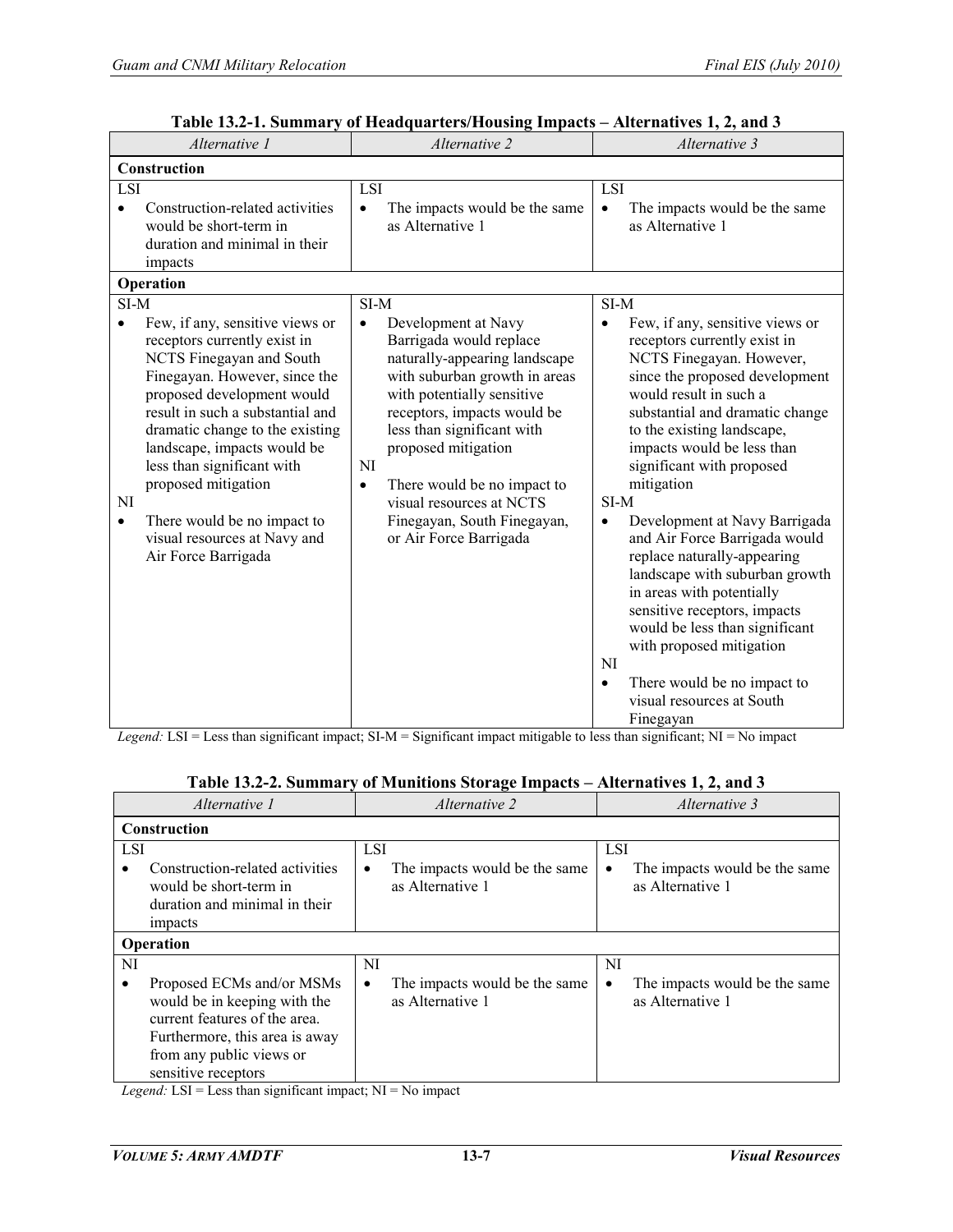| Alternative 1 |                                                                                          | <i>Alternative 2</i> |                                                      | Alternative 3   |                                                      | Alternative 4 |                                                      |
|---------------|------------------------------------------------------------------------------------------|----------------------|------------------------------------------------------|-----------------|------------------------------------------------------|---------------|------------------------------------------------------|
|               | Construction                                                                             |                      |                                                      |                 |                                                      |               |                                                      |
| NI            | The existing scenic<br>points do not lend<br>viewing ability towards<br>the project area | NI<br>$\bullet$      | The impacts would<br>be the same as<br>Alternative 1 | NI<br>$\bullet$ | The impacts would be<br>the same as<br>Alternative 1 | NI<br>٠       | The impacts<br>would be the same<br>as Alternative 1 |
|               | Operation                                                                                |                      |                                                      |                 |                                                      |               |                                                      |
| NI            |                                                                                          | NI                   |                                                      | NI              |                                                      | NI            |                                                      |
|               | The existing scenic<br>points do not lend<br>viewing ability towards<br>the project area | $\bullet$            | The impacts would<br>be the same as<br>Alternative 1 | $\bullet$       | The impacts would be<br>the same as<br>Alternative 1 |               | The impacts<br>would be the same<br>as Alternative 1 |

| Table 13.2-3. Summary of Weapons Emplacement Impacts – Alternatives 1, 2, 3 and 4 |  |  |  |  |  |
|-----------------------------------------------------------------------------------|--|--|--|--|--|
|-----------------------------------------------------------------------------------|--|--|--|--|--|

*Legend:* NI = No impact

#### Construction

Construction-related activities related to the development of facilities would be short-term in duration and minimal in their impacts (i.e., earth-moving equipment clearing vegetation and constructing facilities); therefore, would have less than significant impacts.

#### **Operation**

Developing facilities for the Army AMDTF would result in substantial changes to the visual environment at specific locations on Guam. The changed visual environment would affect public views by substantially modifying naturally-appearing landscapes located adjacent to public roadways. It would also potentially affect sensitive receptors traveling along Highways 15 and 16, residents of Barrigada Heights adjacent to the norther portion of Navy Barrigada, residents of Barrigada neighborhoods to the east and south of Air Force Barrigada, and viewers from Mount Barrigada. The changes to the visual environment, while substantial in scale and potentially significant in nature, would be expected to be brought to a level of less than significant with proposed mitigation measures in place. Proposed mitigation measures would include implementing design guidelines for all buildings that is in keeping with the Guam archetype, implementing a landscape plan focused on retention of mature specimen trees during construction, establishment of a full suite of vegetation in keeping with Guam's native flora, and using native flora to create a natural-appearing "screen" between public roadways and build-up areas.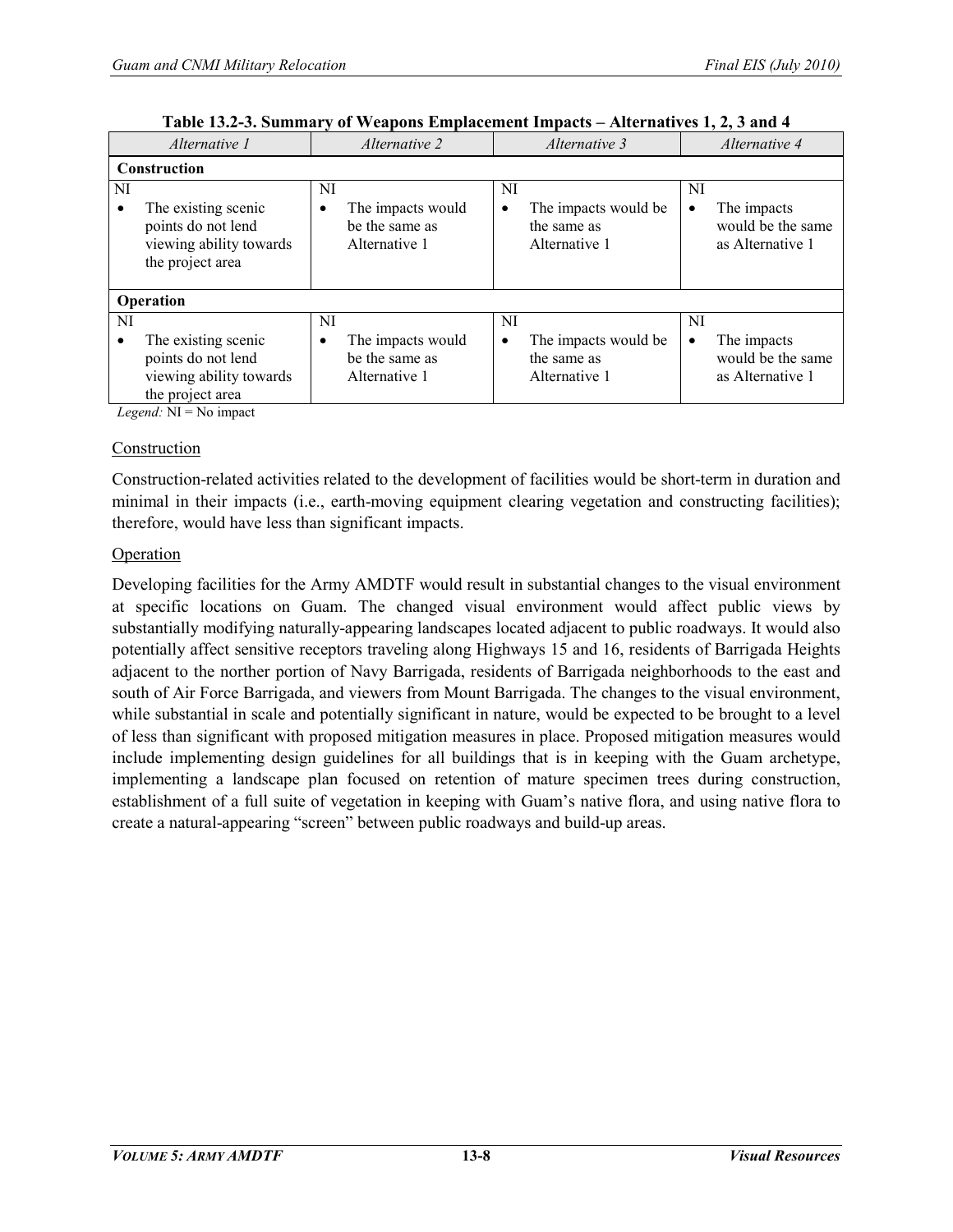# **13.2.7 Summary of Proposed Mitigation Measures**

Table 13.2-4 summarizes proposed mitigation measures for each action alternative.

| Headquarters/Housing                                                                                                                                                                                                                                                                                                                                                                                                                                                                                                                                                                                                                           | $\mu$ resident to a community of a representation of the community<br><b>Munitions Storage</b>             | <b>Weapons Emplacement</b>                                                                                 |
|------------------------------------------------------------------------------------------------------------------------------------------------------------------------------------------------------------------------------------------------------------------------------------------------------------------------------------------------------------------------------------------------------------------------------------------------------------------------------------------------------------------------------------------------------------------------------------------------------------------------------------------------|------------------------------------------------------------------------------------------------------------|------------------------------------------------------------------------------------------------------------|
| <b>Alternatives</b>                                                                                                                                                                                                                                                                                                                                                                                                                                                                                                                                                                                                                            | <b>Alternatives</b>                                                                                        | <i>Alternatives</i>                                                                                        |
| Construction                                                                                                                                                                                                                                                                                                                                                                                                                                                                                                                                                                                                                                   |                                                                                                            |                                                                                                            |
| No significant impacts were<br>identified therefore no<br>mitigation measures are<br>proposed                                                                                                                                                                                                                                                                                                                                                                                                                                                                                                                                                  | No significant impacts were<br>$\bullet$<br>identified therefore no<br>mitigation measures are<br>proposed | No significant impacts were<br>$\bullet$<br>identified therefore no<br>mitigation measures are<br>proposed |
| Operation                                                                                                                                                                                                                                                                                                                                                                                                                                                                                                                                                                                                                                      |                                                                                                            |                                                                                                            |
| Establish and implement<br>design guidelines for all<br>buildings that are comparable<br>to the Guam archetype (e.g.,<br>Spanish - stucco over concrete<br>with stamped tile concrete<br>roofs, muted and earthen color<br>palette).<br>Develop and implement a<br>$\bullet$<br>landscape plan focused on<br>retention of mature specimen<br>trees during construction<br>(where possible) and the<br>establishment of a full suite of<br>vegetation representing<br>Guam's native flora.<br>Create a buffer area and screen<br>$\bullet$<br>development on NCTS<br>between the Haputo Point<br>Overlook and adjacent<br>proposed development. | No significant impacts were<br>٠<br>identified therefore no<br>mitigation measures are<br>proposed         | No significant impacts were<br>٠<br>identified therefore no<br>mitigation measures are<br>proposed         |

**Table 13.2-4. Summary of Proposed Mitigation Measures**